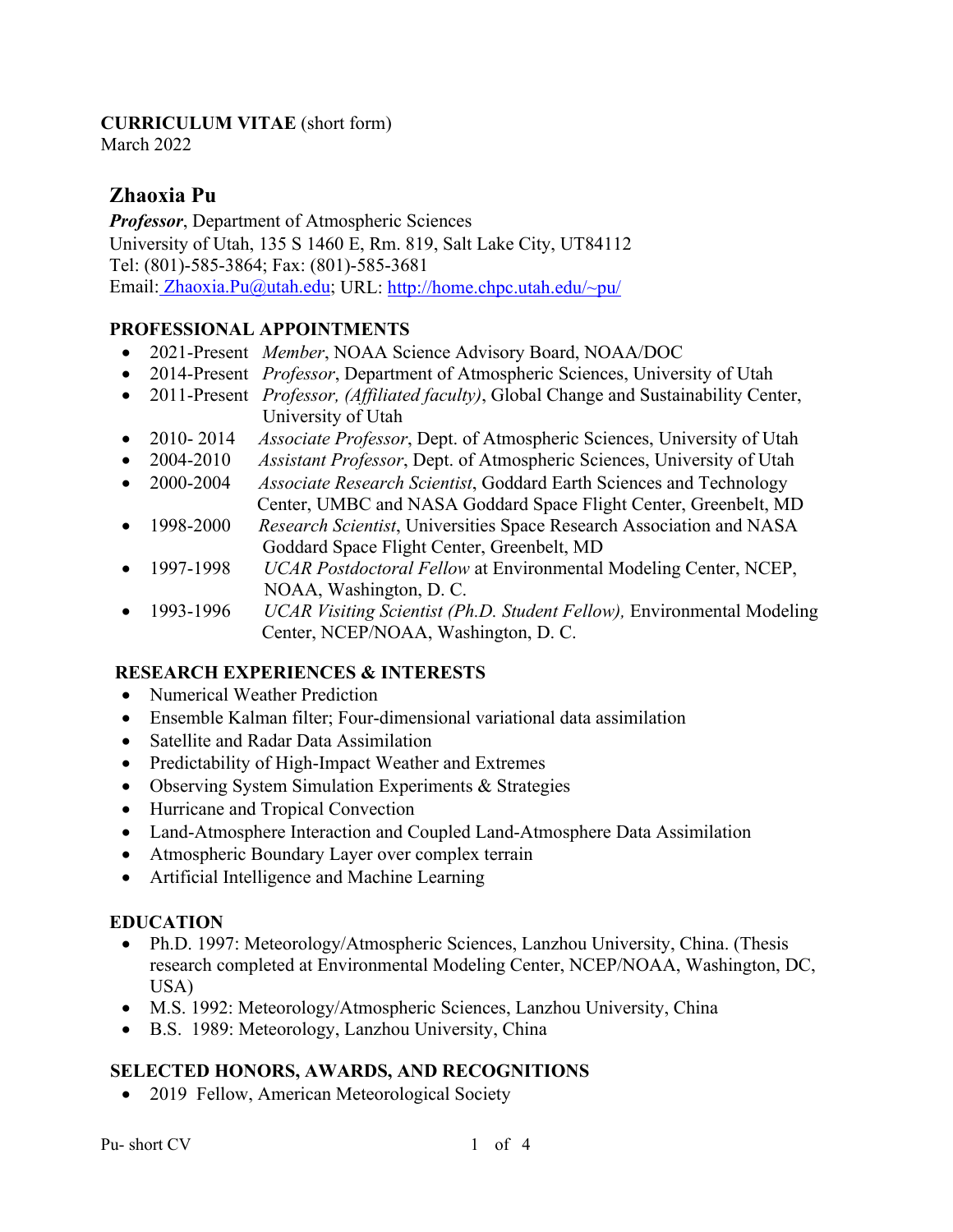- 2012 Outstanding Faculty Teaching Award, College of Mines and Earth Sciences, University of Utah
- 2010 Fellow, Royal Meteorological Society
- 2000 Outstanding Achievement Award**,** Code 912, Laboratory for Atmospheres, NASA Goddard Space Flight Center.

## **SELECTED LEADERSHIP ACTIVITIES**

#### • **Science Teams and Science Advisory Board**

|                      | 2021- Present Member, Core study team/Executive team, Congress mandated NOAA Priorities for |
|----------------------|---------------------------------------------------------------------------------------------|
|                      | Weather Research (PWR) study team.                                                          |
|                      | 2019-present NCAR Computational Information System Laboratory (CISL) High-performance       |
|                      | computing Allocation Panel (CHAP) member                                                    |
|                      | 2018- present US NWP Cal/Val Science Team Member, ADM/Aeolus Satellite Mission, European    |
|                      | Space Agency.                                                                               |
| 2018-2021            | Science advisory board member, UCAR Development Testbed Center (DTC)                        |
| $2018$ - present     | Member of the Applications Team, NASA TROPICS Satellite Mission                             |
| $2017$ - present     | Science team member, NOAA Climate Program (CVP) Years of Maritime                           |
|                      | Continent (YMC) Science                                                                     |
| $2016$ -present      | Science team member, Data assimilation and hurricane working group leader (2021             |
|                      | -present), NASA Cyclone Global Navigation Satellite System (CYGNSS) Satellite               |
|                      | Mission                                                                                     |
| 2015-2019            | Science team member, NASA Energy and Water Cycle Program                                    |
| 2014/Oct.            | Member, Department of Energy Atmospheric Radiation Measurement (DOE/ARM)                    |
|                      | Value-added Products, User Strategic Planning Meeting (Invited)                             |
| 2013-present         | Member, NOAA Hurricane Forecast Improvement Project (HFIP) data assimilation                |
|                      | strategies team                                                                             |
| 2009-present         | Member, Space-based Wind Lidar Working Group, USA                                           |
| <b>Expert panels</b> |                                                                                             |
| 2021/04              | NSF Review Panel, National AI institution                                                   |
| 2021/01              | NASA Review Panel, New Investigator Program                                                 |
| 2020/05              | DOE Review Panel, Early Career Program                                                      |
| 2019/10              | NASA Review Panel, Decadal Survey Incubation Study Teams                                    |
| 2019/06              | NSF Review Panel, Cyberinfrastructure for Sustained Scientific Innovation (CSSI)            |
| 2018/01              | NASA Review Panel, Ocean Vector Winds Science Team                                          |
| 2017/09              | NASA Review Panel, The Science of TERRA, AQUA, and SUOMI NPP                                |
| 2017/02              | NASA Review Panel, Modeling, Analysis, and Prediction (MAP) Program                         |
| 2017/01              | NSF Review Panel, PREEVENTS Track 2                                                         |
| 2016/12              | Review Panel, Chinese Meteorological Administration key research project                    |
| 2016/09              | NASA Review Panel, NASA Data for Operational Applications (NDOA)                            |
| 2015/08              | Review Panel, NSF Earth Cube Program                                                        |
| 2014                 | NSF Review Panel, Graduate Research Fellowship Program                                      |
| <b>Editor boards</b> |                                                                                             |
| $2016 - date$        | Editor, Weather and Forecasting (Gold Star Editor, 2019), AMS                               |
| $2016 - date$        | Editor, Journal of Meteorological Research, Springer, (SCI-E journal)                       |
| 2014- date           | Organizer, AMS Journal Special Collection - MATERHORN                                       |

2009-2010 Guest Chief Editor, Special issue "Advanced Data Assimilation and Predictability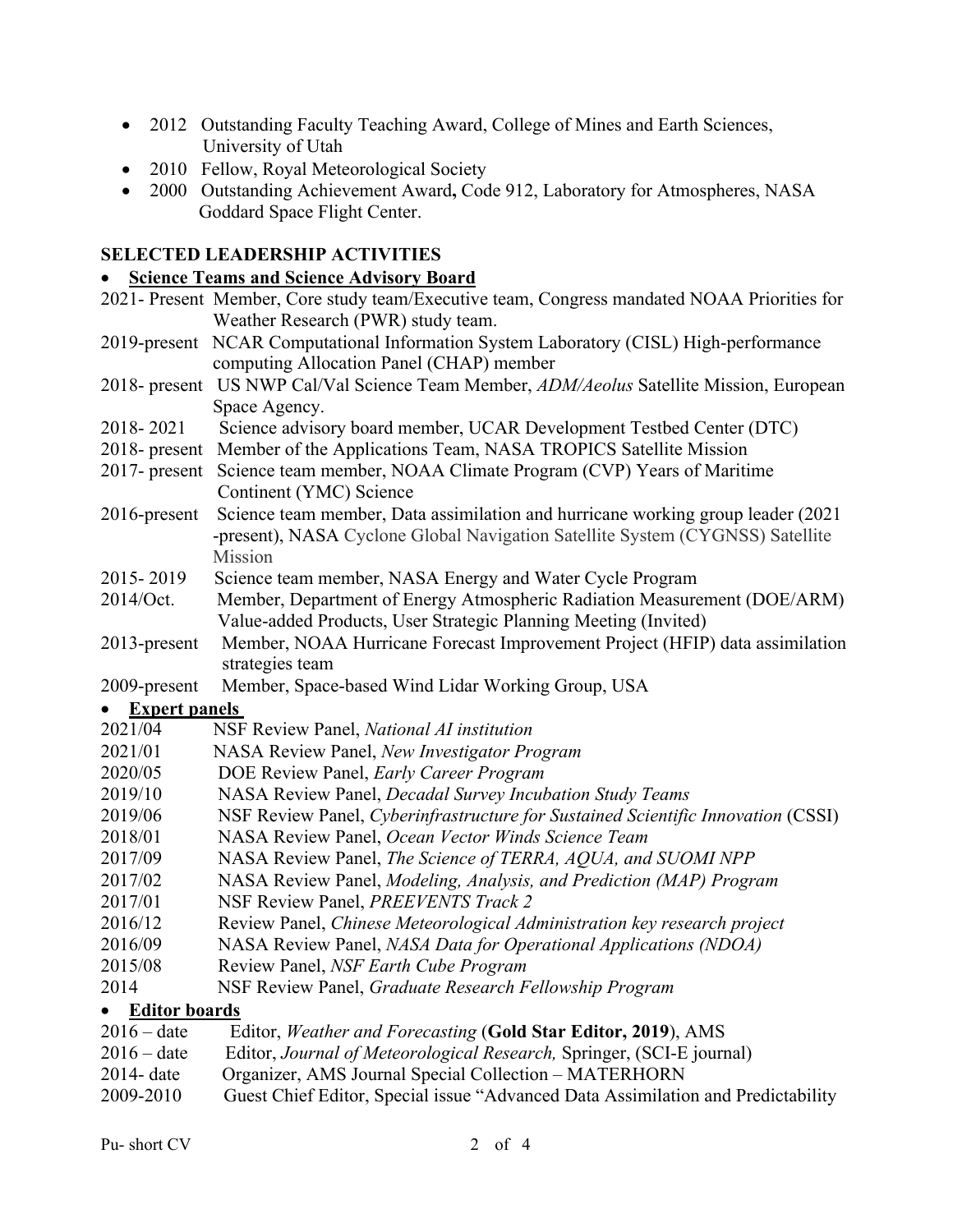Studies on High-Impact Weather and Climate", *Advances in Meteorology*

## • **AMS committee**

- 2012-2015 Chair, American Meteorological Society (AMS) annual meeting oversight committee
- 2010-2012 Member, AMS annual meeting oversight committee
- 2006-2012 Member, AMS Weather Analysis and Forecasting Committee

## • **Conference chairs**

- 2022 Conference Program Chair, 27th Conference on Integrated Observing and Assimilation Systems for the Atmosphere, Oceans, and Land Surface (IOAS-AOLS). January 4-8, 2023, 103rd AMS annual Meeting, Denver, CO.
- 2016 Overall Program Chair (with Mary Cairns) for 96<sup>th</sup> AMS annual meeting, January 9-15, 2016, New Orleans, LA
- 2011 Conference Program Chair (with Carolyn Reynolds), AMS 24<sup>th</sup> conference on weather and forecasting and 20<sup>th</sup> conference on numerical weather prediction, January 23-27, 2011. Seattle, WA.
- 2007 Conference Program Chair, AMS 22<sup>nd</sup> Conference on Weather and Forecasting and 18<sup>th</sup> Conference on Numerical Weather Prediction, June 25-29, 2007, Park City, UT, USA

# • **University Leadership**

- Committee Chair, Linda K. Amos Award, 2022, University of Utah
- Director of Graduate Studies (DOGS), Department of Atmospheric Sciences, University of Utah, 12/2004-06/2012; 07/2013/-06/2018
- Executive Committee Member, University of Utah Chapter, Utah Woman in High Education Network, (2021/07-present)
- Co-Chair, University Diversity Committee, University of Utah (07/2013 06/2014)

# **FIELD PROGRAM PARTICIPATION AND LEADERSHIP**

- 2022, Project Leader, Cold Fog Amongst Complex Terrain (CFACT), NSF. Heber Valley, Utah
- 2021, Research Investigator/Mission Support Scientist, NASA Convective Processes Experiment – Aerosols and Winds (CEPX-AW) field campaign. Eastern Atlantic (St. Croix Virgin Island).
- 2020, Research Investigator/Mission Support Scientist, NASA Convective Processes Experiment – Aerosols and Winds (CEPX-AW) field campaign dry-run.
- 2017, Research Investigator, Convective Processes Experiment (CPEX), NASA, Gulf Mexico.
- 2015, Research Investigator, Tropical Cyclone Intensification (TCI) 2015 field program, Office of Naval Research (ONR). The Atlantic Ocean.
- 2015, Research Investigator and Mission Scientist, Mountain Terrain Atmospheric Modeling and Observations (MATERHORN)-Fog(ONR), Heber Valley, Utah
- 2014, Research Investigator, Tropical Cyclone Intensification (TCI) 2014 field program, Office of Naval Research (ONR), Atlantic Ocean.
- 2013, Research Investigator and Mission Scientist, Mountain Terrain Atmospheric Modeling and Observations (MATERHORN) (ONR), Dugway Proving Ground, Utah
- 2012, Research Investigator and Mission Scientist. Mountain Terrain Atmospheric Modeling and Observations (MATERHORN) (ONR), Dugway Proving Ground, Utah.
- 2008, Mission support scientist, International TPARC/TCS08 field program, Western Pacific Ocean (Monterey Operational Center, CA)
- 2006, Research co-Investigator, NASA African Monsoon Multidisciplinary Analyses (NAMMA) field program. Eastern Atlantic Ocean.